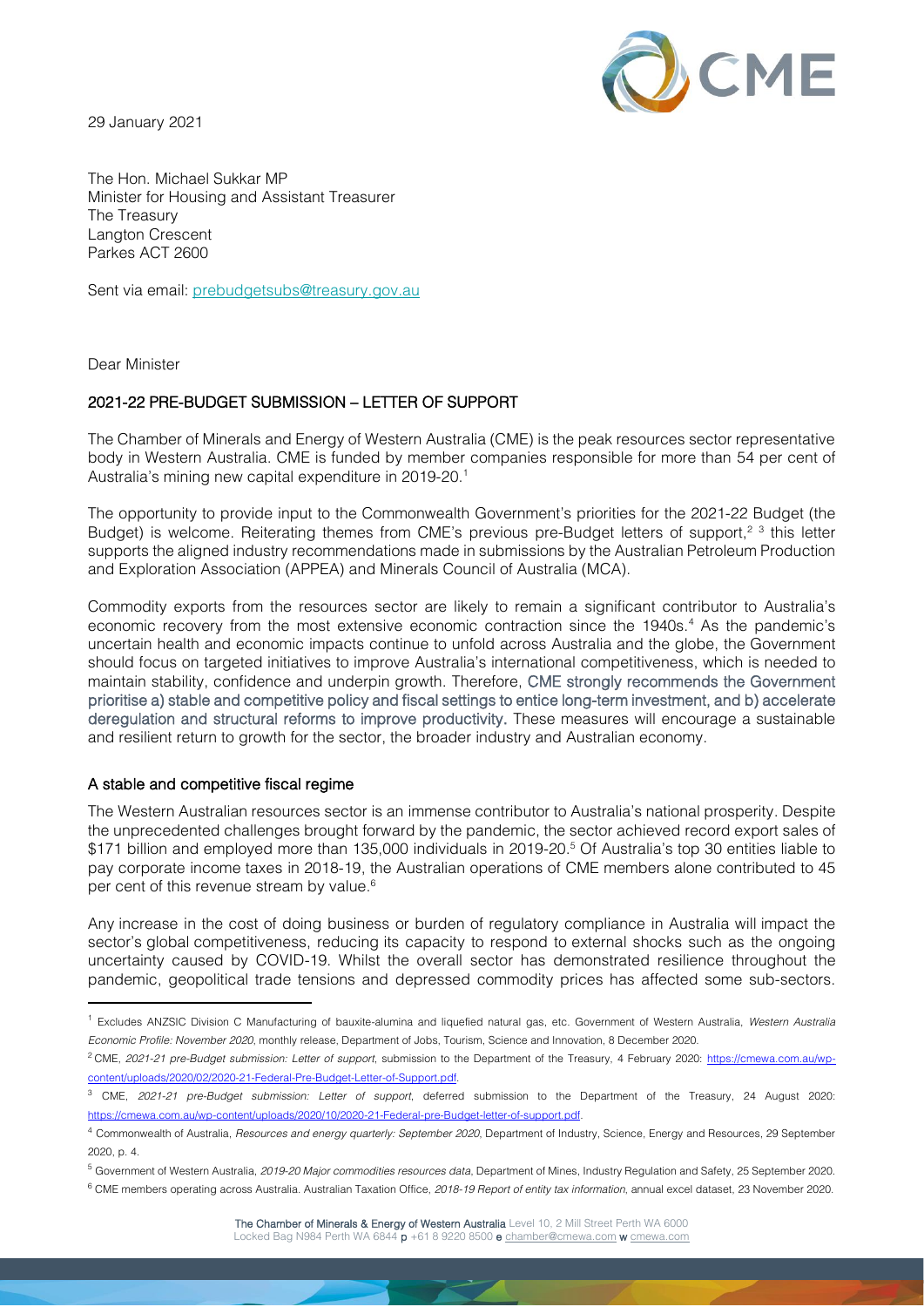Certainty and stability in the long-term cost base are critical to both existing assets and new investment. The most important thing the Government can do to support the Western Australian resources sector is through ensuring no new or increased taxes or fees are imposed on the sector.

CME supports the following priority recommendations put forward by APPEA or MCA:

- 1) A timely, targeted and temporary investment allowance for attracting new capital expenditure. This allowance may include accelerated depreciation in the first year, increased gross-up asset values, shortening the effective life of longer-term infrastructure asset classes, or expanding the timeframe of temporary full expensing measures for eligible new assets. These temporary allowances may be prudent as the duration and depth of the pandemic's impacts will remain unclear.
- 2) Retain the existing fuel tax credits system, consider permanently extending the Junior Minerals Exploration Incentive and avoid introducing uncertainty through sector-specific levies.
- 3) Continued commitment to reforming the capital gains tax regime, i.e. 'like for like' rollover relief for economic restructuring involving swaps of permits and existing infrastructure.
- 4) Maintain strong open relationships with mutually beneficial trading and investment partners, with greater transparency on streamlining non-sensitive foreign investments and distinguishing this from 'national security business' for the critical minerals sector.
- 5) Encourage employment and job creation in capital intensive industries by enabling an immediate tax deduction for wages and salaries, which would otherwise be subjectively deemed by companies and the Australian Taxation Office to form part of an asset's capitalisation cost. This change in treatment will provide clarity for companies.

Modernise administration of petroleum resource rent tax laws in line with commercial practices and consider forgoing review amendments to gas transfer pricing rules, favouring stability for past, current and future investments.

- 6) Pursue a consistent agenda for modern manufacturing agenda and lower emissions which encourages long-term investment, resilience, innovation and productivity. For example, this may include:
	- a) Continuing to support public-private research in lower emission technology projects.
	- b) Using existing mechanisms such as the Clean Energy Finance Corporation, Australian Renewable Energy Agency, Northern Australia Infrastructure Fund or Research and Development Tax Incentive to encourage downstream manufacturing.
	- c) A nationally coordinated approach to supporting downstream processing through infrastructure, technology precincts or reducing costs such as energy.

# **Workforce**

Securing timely access to skilled, diverse and mobile labour across Australia is fundamental to facilitating growth across the resources sector and other industries. The continued uncertainty and inconsistency of COVID-19 travel restrictions, particularly at a state and sub-regional level, limits labour mobility and further compounds skills shortages. While protecting workers and public health remains paramount, CME encourages the Government to take a leadership position to ensure labour mobility is not unduly restricted, particularly where COVID-safe protocols adopted by industry have proven effective. Consistent with the Business Council of Australia's position, greater consistency and predictability on managing local outbreaks across Australia would be welcome by individuals, businesses and industry.

Additionally, the Government should reconsider broadening the fringe benefits tax (FBT) remote areas exemption for employer-provided housing expenses to include those which are employee-provided. This extension will give employers the flexibility to financially support their employees who wish to live or relocate to regional and remote Western Australia, whilst also streamlining the burden of compliance.

In addition to the lack of housing availability in regional Western Australia, the lack of childcare provision is re-emerging as a barrier to greater workforce participation.<sup>7</sup> CME recommends the Government extend the

<sup>7</sup> Government of Western Australia, *WA Impact statement: COVID-19 pandemic*, Department of the Premier and Cabinet, 24 December 2020, p. 17.